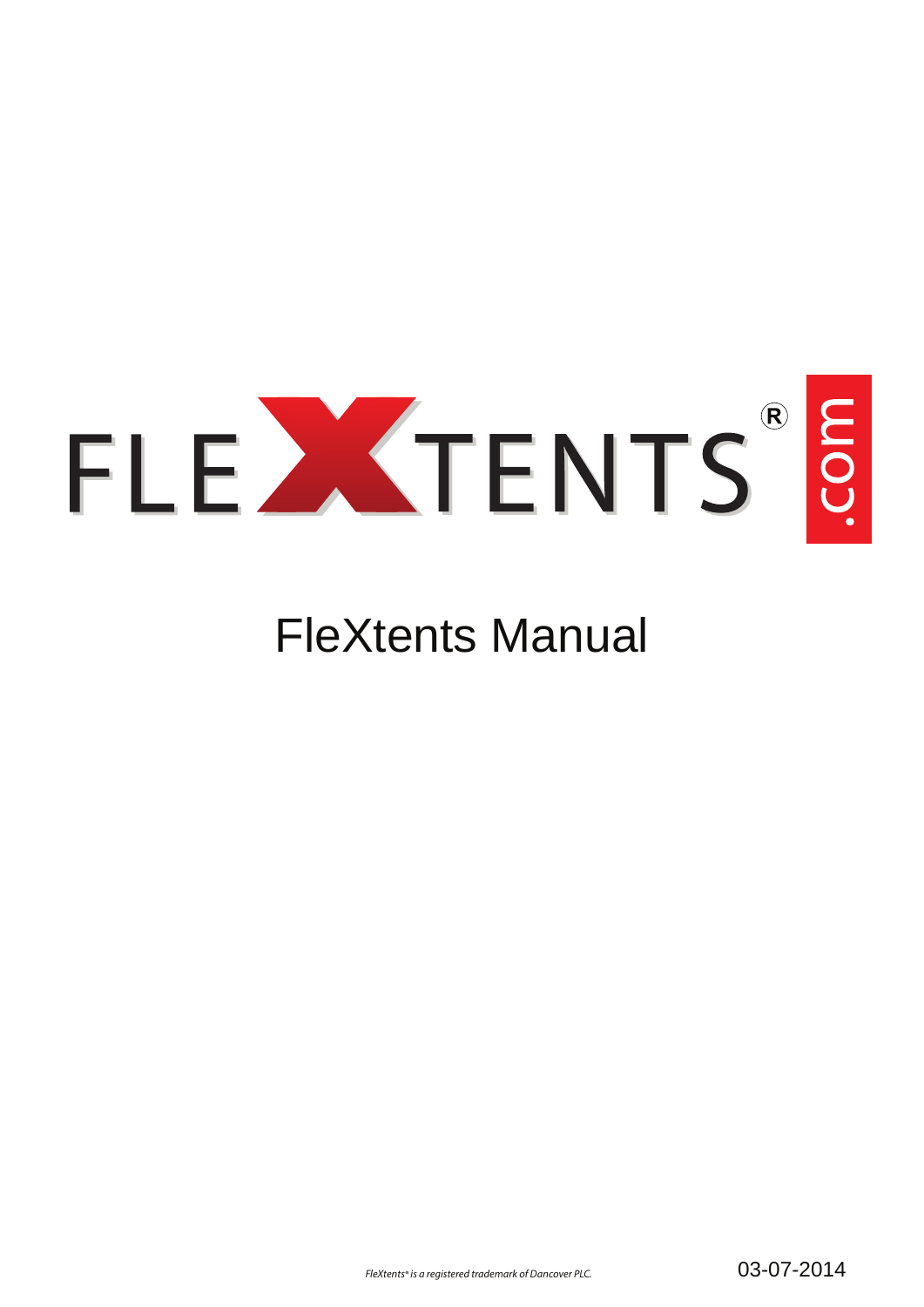















**UP IN** 



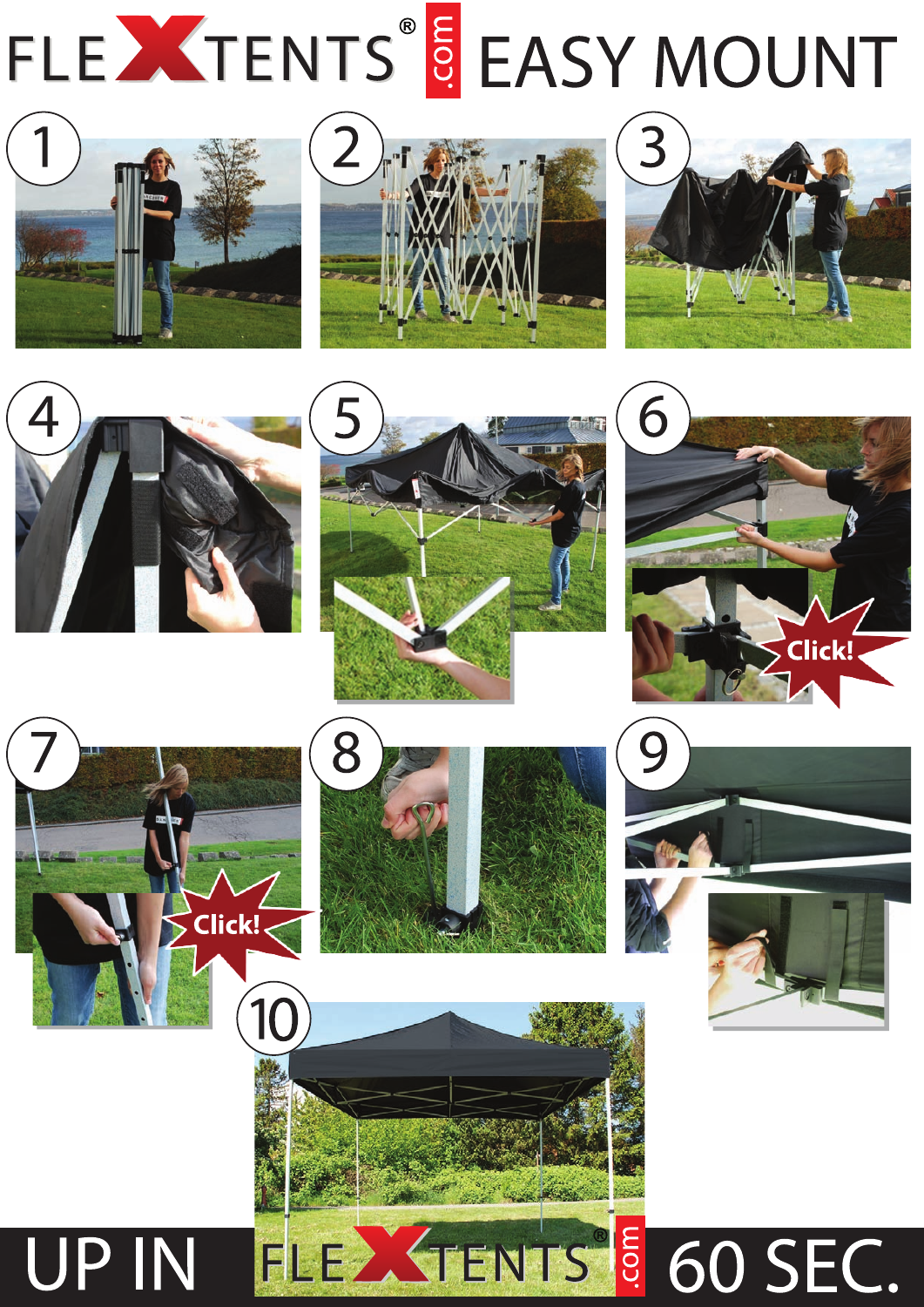### **EN** ® **Safety instructions for FleXtents**

**Attention**

### **These safety instructions provide important information relevant to your safety. Please read them carefully.**

FleXtents® are indented for temporary use only.

Do not set up your FleXtents in bad weather conditions, strong wind or heavy rain.

When you set up your FleXtents you must ensure the frame is stretched out completely. Use the included guy-lines or storm straps on each leg to properly secure your FleXtent and ensure the roof cover is properly stretched out.

Do not leave your FleXtents unattended. It is your responsibility that your FleXtents is safely secured with safety straps and does not cause damage to others.

In case of bad weather conditions, strong wind or heavy rain, you must immediately take down your FleXtents.

In the event of rain there is a risk of rain puddles building up on the roof of your FleXtents. Rain puddles can cause the FleXtents to collapse. It is your responsibility to ensure rain puddles do not build up. You must therefore make sure the roof of the FleXtents is stretched out properly and remove rain water regularly. **The warranty does not apply to damage caused by exposing the FleXtents to bad weather conditions.**

In the event of snow you must remove snow regularly from the roof of your FleXtents to prevent snow from building on the roof. Heavy snow can cause the FleXtents to collapse.

Do not unpack or repack your FleXtents sidewalls with windows in freezing temperatures. In case of temperatures below zero always unpack and repack your FleXtents sidewalls with windows indoors to avoid the risk of cracking parts.

The FleXtents must be totally dry before you take it down, pack it and store it to avoid e.g. mildew. Do not use open fire, welding equipment or other sources which can ignite, inside or close to the FleXtents.

*Note: Dancover warranty applies only to the normal use of the product, normal wear and tear excepted, in accordance with the written instructions or manual. The warranty does not apply to damage caused by accident, abuse, misuse, modification or damage caused by exposing the FleXtents to bad weather conditions. We recommend you check if your FleXtents is covered by your home contents insurance. Warranty information: Please visit dancovershop.com for information on warranty and always check our website for the latest safety advice / safety instructions and manual.* 

*FleXtents® is a registered trademark of Dancover PLC.*

### ® **Sicherheitsanweisungen für FleXtents DE**

### **Achtung**

### **Diese Sicherheitsanweisungen geben Ihnen wichtige Informationen bezüglich Ihrer Sicherheit. Bitte lesen Sie die Anweisungen sorgfältig durch.**

FleXtents® sind nur für eine vorübergehende Verwendung konzipiert.

Bauen Sie Ihr FleXtents nicht bei schlechten Wetterbedingungen, starken Winden oder heftigen Regenfällen auf.

Wenn Sie Ihr FleXtents aufstellen, sollten Sie sicherstellen, dass der Rahmen vollständig ausgestreckt ist. Verwenden Sie die beigefügten Abspannleinen oder Sturmriemen an jedem Bein, um Ihr FleXtents angemessen zu sichern und zu gewährleisten, dass die Dachplane richtig ausgestreckt ist.

Lassen Sie Ihr FleXtents nicht unbeaufsichtigt. Sie tragen die Verantwortung dafür, dass Ihr FleXtents sicher mit den Sicherheitsgurten befestigt ist und anderen Personen keinen Schaden zufügt.

Falls schlechte Wetterbedingungen, starke Winde oder heftige Regenfälle herrschen, müssen Sie Ihr FleXtents unverzüglich abbauen.

Wenn es regnet, besteht die Gefahr, dass sich auf dem Dach Ihres FleXtents Regenpfützen bilden. Regenpfützen können das FleXtents zum Einsturz bringen. Es liegt in Ihrer Verantwortung, die Bildung von Regenpfützen auf dem Dach zu vermeiden. Aus diesem Grund sollten Sie dafür sorgen, dass das Dach des FleXtents angemessen gestreckt ist und das Regenwasser regelmäßig entfernt wird. **Die Gewährleistung gilt nicht für Schäden, die entstehen, wenn das FleXtents schlechten Wetterbedingungen ausgesetzt wird.**

Falls es schneit, entfernen Sie bitte immer regelmäßig den Schnee vom Dach Ihres FleXtents, damit sich der Schnee am Dach nicht ansammelt. Schwerer Schnee kann das FleXtents zum Einsturz bringen.

Packen Sie die Seitenwände Ihres FleXtents mit den Fenstern nicht bei Minusgraden aus oder um. Bei Temperaturen unter dem Gefrierpunkt sollten Sie die Seitenwände Ihres FleXtents mit den Fenstern immer in Räumen aus- oder umpacken, um die Entstehung von Rissen bei den Teilen zu vermeiden.

Um Schimmelbildung zu vermeiden, muss Ihr FleXtents vollständig trocken sein, bevor Sie es abbauen, verpacken und aufbewahren. Verwenden Sie in Ihrem FleXtents oder in Zeltnähe kein offenes Feuer, keine Schweißausrüstung und keine anderen Zündquellen.

*Beachten Sie: Die Dancover-Gewährleistung gilt in Übereinstimmung mit den schriftlichen Anweisungen und der Gebrauchsanleitung nur für die normale Verwendung des Produkts, normaler Verschleiß ausgenommen. Die Gewährleistung gilt nicht für Schäden, die durch Unfälle, missbräuchliche oder unsachgemäße Verwendung, Modifikation verursacht werden oder entstehen, wenn das FleXtents schlechten Wetterbedingungen ausgesetzt wird. Wir empfehlen Ihnen zu prüfen, ob Ihr FleXtents durch Ihre Hausratsversicherung abgesichert ist.*

*Informationen zur Gewährleistung: Bitte besuchen Sie dancovershop.com für Informationen zur Gewährleistung und klicken Sie immer auf unsere Webseite, um die aktuellsten Sicherheitshinweise und Gebrauchsanweisungen zu erhalten.*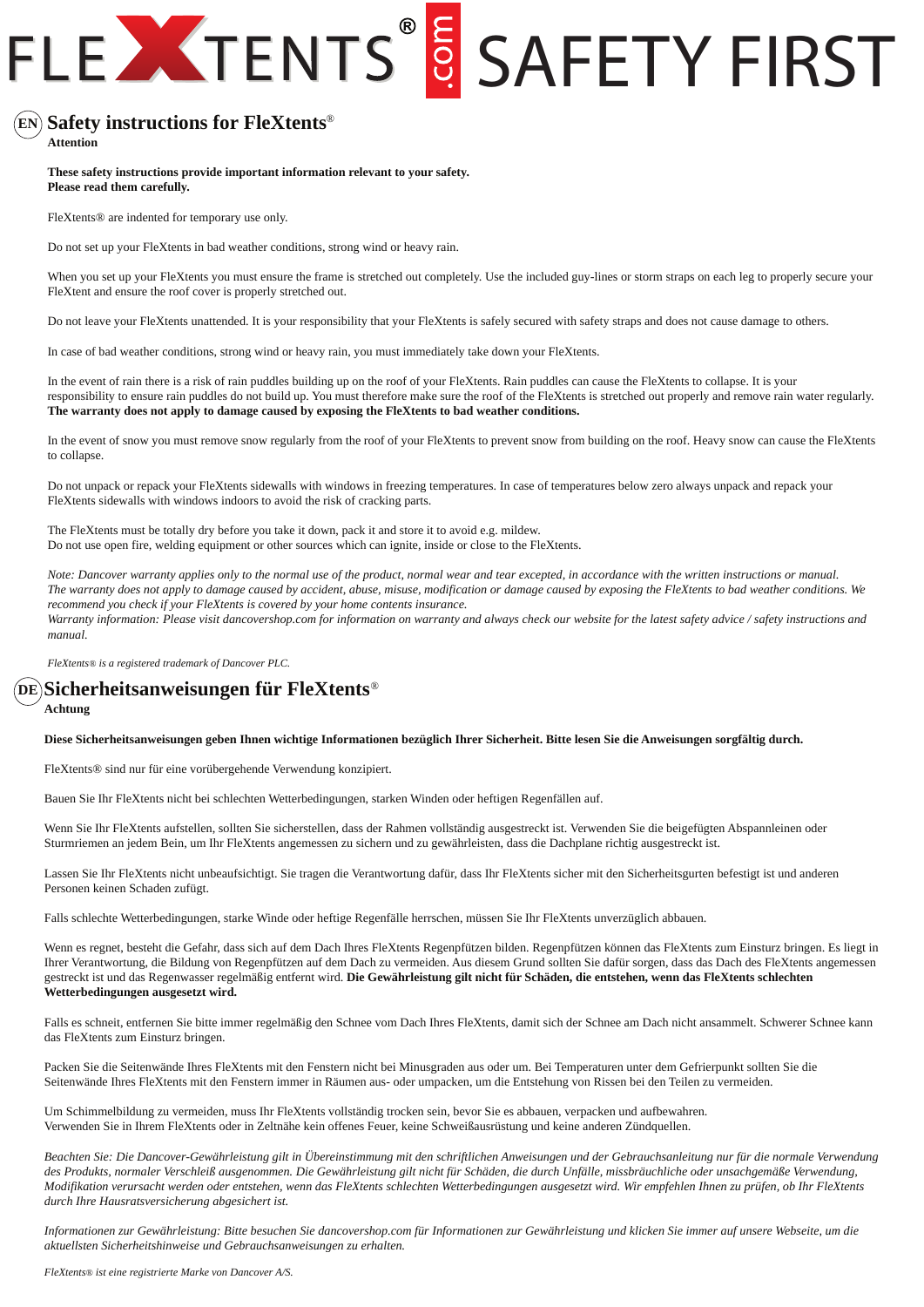### ® **Instructions de sécurité pour FleXtents FR**

**Attention**

**Ces instructions de sécurité fournissent des informations importantes pour votre sécurité. Veuillez les lire attentivement.**

Les FleXtents® sont uniquement destinées à une installation temporaire.

Ne pas installer votre FleXtents lors de mauvaises conditions climatiques, en cas de grands vents ou de tempête.

Lorsque vous installez votre FleXtents, vous devrez vous assurer que la structure est complètement étirée. Utilisez les sangles de tempête et les attaches incluses sur chaque pied pour sécuriser convenablement votre FleXtent et vous assurer que la couverture de toit soit correctement tendue.

Ne laissez en aucun cas votre FleXtents non tendue. Il relève de votre responsabilité que votre FleXtents soit correctement fixée avec les sangles de sécurité et ne puisse pas endommager les installations à proximité.

En cas de mauvaises conditions climatiques, de vent ou de pluie, démontez immédiatement vos FleXtents.

En cas de pluie, un risque de voir des accumulations d'eau se former sur le toit de vos FleXtents. Les accumulations d'eau peuvent causer l'effondrement des FleXtents. Veiller donc à ces flaques d'eau ne s'accumulent pas. Pour ce faire, vérifiez que le toit des FleXtents soit tendu correctement et éliminer régulièrement l'eau de pluie. **La garantie ne s'applique pas aux dommages causés par l'exposition des FleXtents à de mauvaises conditions météorologiques.**

En cas de neige, vous devrez enlever régulièrement la neige s'accumulant sur le toit de votre FleXtents afin d'empêcher celle-ci de faire effondrer le toit. Les accumulations importantes de neige pour provoquer l'effondrement de votre FleXtents.

Ne pas déballer ou replier les parois latérales avec fenêtres de vos FleXtents en cas de températures glaciales. Si la température est inférieure à zéro, veillez à toujours déballer et remballer vos parois latérales avec fenêtres FleXtents à l'intérieur pour éviter le risque de fissuration des pièces.

Les FleXtents devront être totalement sèches avant d'être démontées, repliées et ranger pour éviter par exemple les moisissures. Ne pas utiliser de flammes, d'équipement de soudage ou toute autre source enflammable, à l'intérieur ou à proximité de la FleXtents.

*Note: La garantie Dancover s'applique uniquement à l'utilisation normale du produit, à l'usure normale et conformément aux instructions décrites dans ce manuel. La garantie ne s'appliquera pas aux dommages causés par accident, abus, modification ou tout dommage provoqué par l'exposition des FleXtents à de mauvaises conditions météorologiques. Nous vous recommandons de vérifier si vos FleXtents sont également couvertes par votre assurance habitation.*

*Informations relatives à la garantie: Veuillez visiter dancovershop.com pour consulter les informations relatives à la garantie et vérifiez toujours sur notre site Web les dernières instructions/consignes de sécurité et d'utilisation.*

*FleXtents*® *est une marque commerciale de Dancover PLC.*

### ® **Instrucciones de seguridad para FleXtents ES**

### **Atención**

**Estas instrucciones de seguridad proporcionan información relevante para tu seguridad. Por favor, léelas con detenimiento.**

Las FleXtents® están indicadas sólo para su uso temporal.

No instales tu FleXtents en situaciones en las que existan malas condiciones climatológicas, fuerte viento o lluvia intensa.

Cuando instales tu FleXtents deberás asegurarte de que la estructura está estirada completamente. Utiliza los cables tensores o tiras contra las tormentas incluidas en cada pata para fijar correctamente tu FleXtent y asegurarte de que la cubierta para el techo está bien estirada.

No dejes de vigilar tu FleXtents. Es tu responsabilidad que tu FlexTents esté adecuadamente asegurada con tiras de seguridad y que no cause ningún daño a otros. En caso de que se den malas condiciones meteorológicas, fuerte viento o lluvia intensa deberás desmontar inmediatamente tu FleXtents.

En el caso de las precipitaciones, es posible que haya un riesgo de que se acumulen charcos de lluvia en el techo de tu FleXtents. Estos charcos pueden llevar a que tu FleXtents se hunda. Es tu responsabilidad asegurarte de que estos charcos no se forman y, para ello, debes revisar que el techo de la FleXtents esté adecuadamente estirado y retirar el agua de lluvia con regularidad. **La garantía no se aplica a los daños causados por la exposición de la FleXtents a las malas condiciones meteorológicas.**

Si nieva será necesario que retires la nieve de forma regular del techo de tu FleXtents para evitar que ésta se acumule sobre el techo. El peso de la nieve puede llevar a que la FleXtents se hunda.

No empaquetes ni vuelvas a empaquetar los muros laterales con ventanas de tu FleXtents en caso de temperaturas cercanas a la congelación. En el caso de que el termómetro baje de cero, asegúrate de desempaquetar y volver a empaquetar los muros laterales con ventanas de tu FleXtents en una zona interior para evitar el riesgo de que algunas partes se rompan.

La FleXtents debe estar totalmente seca antes de desinstalarla, empaquetarla y almacenarla para evitar fenómenos como el moho.

No utilices fuego abierto, equipos de soldadura ni otras fuentes que puedan incendiar de cerca o por dentro la FleXtents.

*Nota: La garantía de Dancover se aplica únicamente al uso habitual del producto, exceptuando el desgaste normal y las rasgaduras, de acuerdo al manual o a las instrucciones escritas. La garantía no se aplica a los daños causados por accidente, abuso, mal uso, modificación o daños causados por la exposición de la FleXtents a malas condiciones meteorológicas. Recomendamos que revises si tu FleXtents está cubierta por tu seguro de hogar.*

*Información sobre la garantía: Por favor, visita dancovershop.com para obtener más información sobre la garantía y revisa siempre la página web para ver los últimos consejos de seguridad/instrucciones de seguridad y manual.*

*FleXtents® es una marca registrada de Dancover PLC.*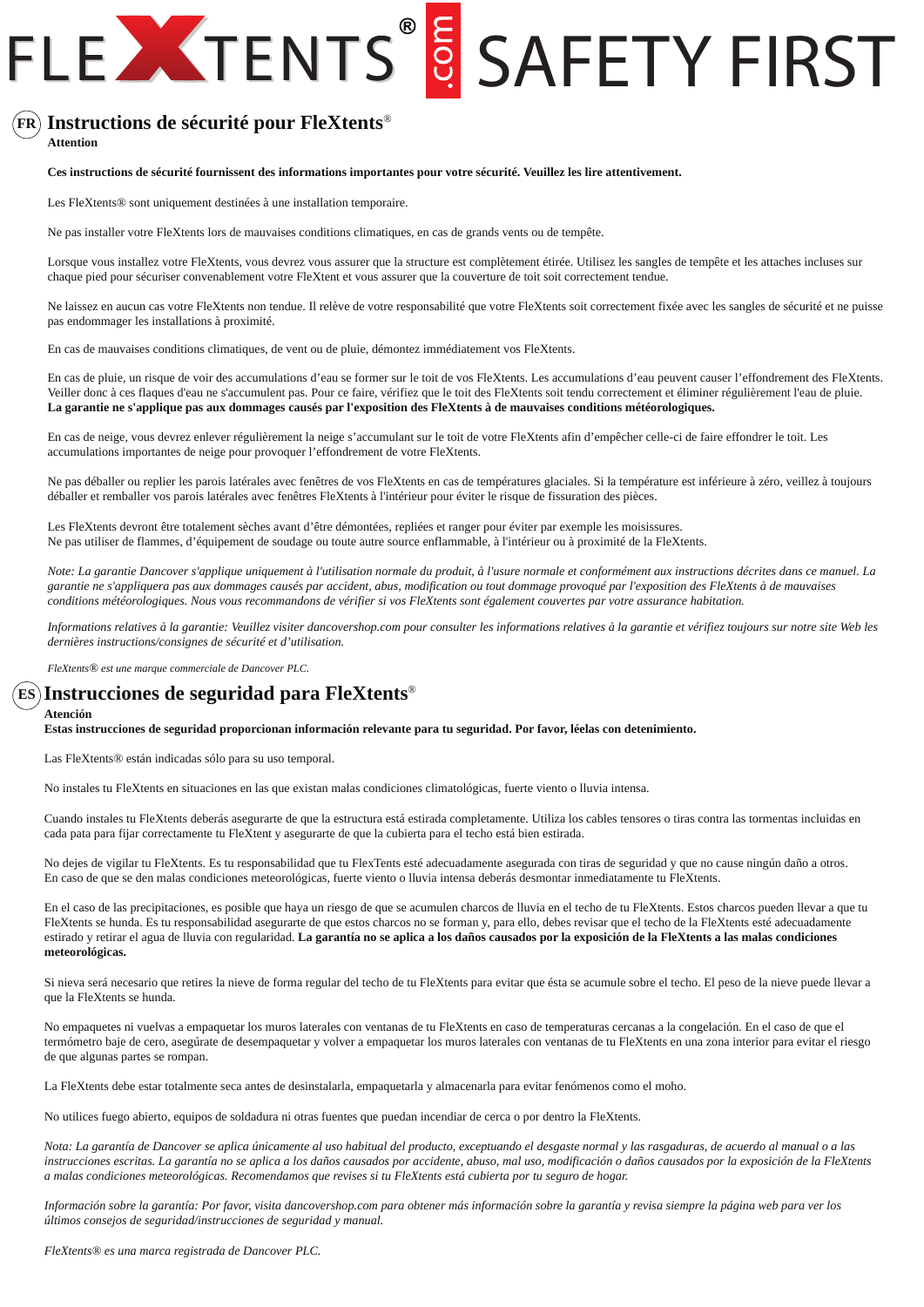### ® **Sikkerhets instruksjoner for FleXtents NO OBS**

### **Disse sikkerhets instruksjonene gir deg viktig informasjon som er relevant til din sikkerhet. Les dem nøye.**

FleXtents*®* er beregnet for midlertidig bruk.

Ikke sett opp ditt FleXtents i dårlige vær forhold, sterk vind eller kraftig regn.

Når du setter opp ditt FleXtents må du sikre at rammen er strekt ut fullstendig. Bruk inkluderte feste tråder eller storm stropper på hvert ben for å sikre ditt FleXtents godt og sikre at tak duken er strekt godt nok ut.

Ikke la ditt FleXtents stå uten tilsyn. Det er ditt ansvar at ditt FleXtents er godt sikret med sikkerhets stropper og ikke påfører skade på andre.

Ved dårlige vær forhold, sterk vind eller kraftig regn må du umiddelbart ta ned ditt FleXtents.

I tilfelle regn er det fare for at vanndammer samler seg på taket av ditt FleXtents. Vanndammer kan få FleXtents til å kollapse. Det er ditt ansvar at vanndammene ikke bygger seg opp. Du må derfor være sikker på at taket på ditt FleXtents er strekt godt ut og fjern vann regelmessig. **Garantien gjelder ikke ved skader forårsaket av å utsette FleXtents for dårlige værforhold.** 

Ved snø må du fjerne snø regelmessig fra taket på ditt FleXtents for å forhindre at snøen bygger seg opp. Tung snø kan få ditt FleXtents til å kollapse. Ikke pakk ut eller pakk om dine FleXtents sidevegger med vinduer i minus grader. Ved temperaturer under 0 grader, må du alltid pakke ut eller pakke om ditt FleXtents sidevegger med vinduer innendørs for å unngå risikoen på at deler sprekker.

FleXtents må være totalt tørt før du tar den ned, pakker den og oppbevare den for å unngå f.eks. mugg.

Ikke bruk åpen flamme, sveise utstyr eller andre kilder som kan ta fyr, på innsiden eller ved FleXtents.

*Merk: Dancover garantien gjelder kun ved normal bruk av produktet, med unntak av normal slitasje, i samsvar med instruksene og manualen. Garantien gjelder ikke ved skader forårsaket av uhell, misbruk, endringer av produktet eller skader ved at du har utsatt FleXtents til dårlige værforhold. Vi anbefaler at du sjekker om ditt FleXtents er dekt i innbo forsikringen.* 

*Garanti informasjon: Besøk dancovershop.com for mer informasjon om garanti og alltid sjekk vår hjemmeside for de siste sikkerhets tips / sikkerhet instrukser og manual.*

*FleXtents® er registrert varemerke til Dancover A/S.*

### ® **Säkerhetsanvisning för FleXtents SV**

### **Observera**

**Dessa säkerhetsanvisningar ger viktig information som är relevant för din säkerhet. Läs dem noga.**

FleXtents*®* är endast avsedda för tillfälligt bruk.

Sätt inte upp dina FleXtents i dåligt väder, stark vind eller regn.

När du sätter upp dina FleXtents måste du se till att ramen sträcks ut helt. Använd medföljande staglinor eller stormlinor på varje ben för att korrekt säkra ditt FleXtent och se till att takduken är ordentligt utsträckt.

Lämna inte era FleXtents utan uppsikt. Det är ditt ansvar att dina FleXtents är säkert fastsatta med säkerhetsremmar och inte orsakar skada på andra.

Vid dåligt väder, hård vind eller kraftigt regn måste du genast ta ner dina FleXtents.

Vid regn finns det risk för att regnpölar bildas på FleXtents tak. Tunga vattenpölar kan få FleXtents tak att rasa. Det är ditt ansvar att se till att vattenpölar inte byggs upp. Du måste därför se till att taket på FleXtents sträcks ut ordentligt och ta bort regnvatten regelbundet. **Garantin gäller inte för skador som orsakats av att FleXtents har exponerats för dåligt väder.**

I händelse av snö måste du ta bort snön regelbundet från taket på dina FleXtents för att hindra snö från att byggas upp på taket. Tung snö kan få FleXtents att kollapsa.

Packa inte upp eller packa ihop dina FleXtents sidoväggar med fönster i minusgrader. Vid temperaturer under noll, packa alltid upp och packa ner dina FleXtents sidoväggar med fönster inomhus för att undvika risken för sprickbildning på delar.

FleXtents måste vara helt torra innan du tar ner dem, packar dem och lagrar dem, för att undvika t.ex. mögel. Använd inte öppen eld, svetsningsutrustning eller andra källor som kan sätta eld inuti eller nära FleXtents.

Obs: Dancovers garanti gäller endast för normal användning av produkten, normalt slitage undantas, enligt instruktioner eller manual. Garantin gäller inte för skador som orsakats av olycka, felanvändning, missbruk, modifiering eller skada som orsakats av att FleXtents utsatts för dåligt väder.

Vi rekommenderar att du kontrollerar om ditt FleXtents täcks av din hemförsäkring.

Garantiinformation: Besök dancovershop.com för information om garanti och kolla alltid vår hemsida för senaste säkerhetsanvisningar/säkerhetsföreskrifter och bruksanvisningar.

FleXtents*®* är ett registrerat varumärke av Dancover PLC.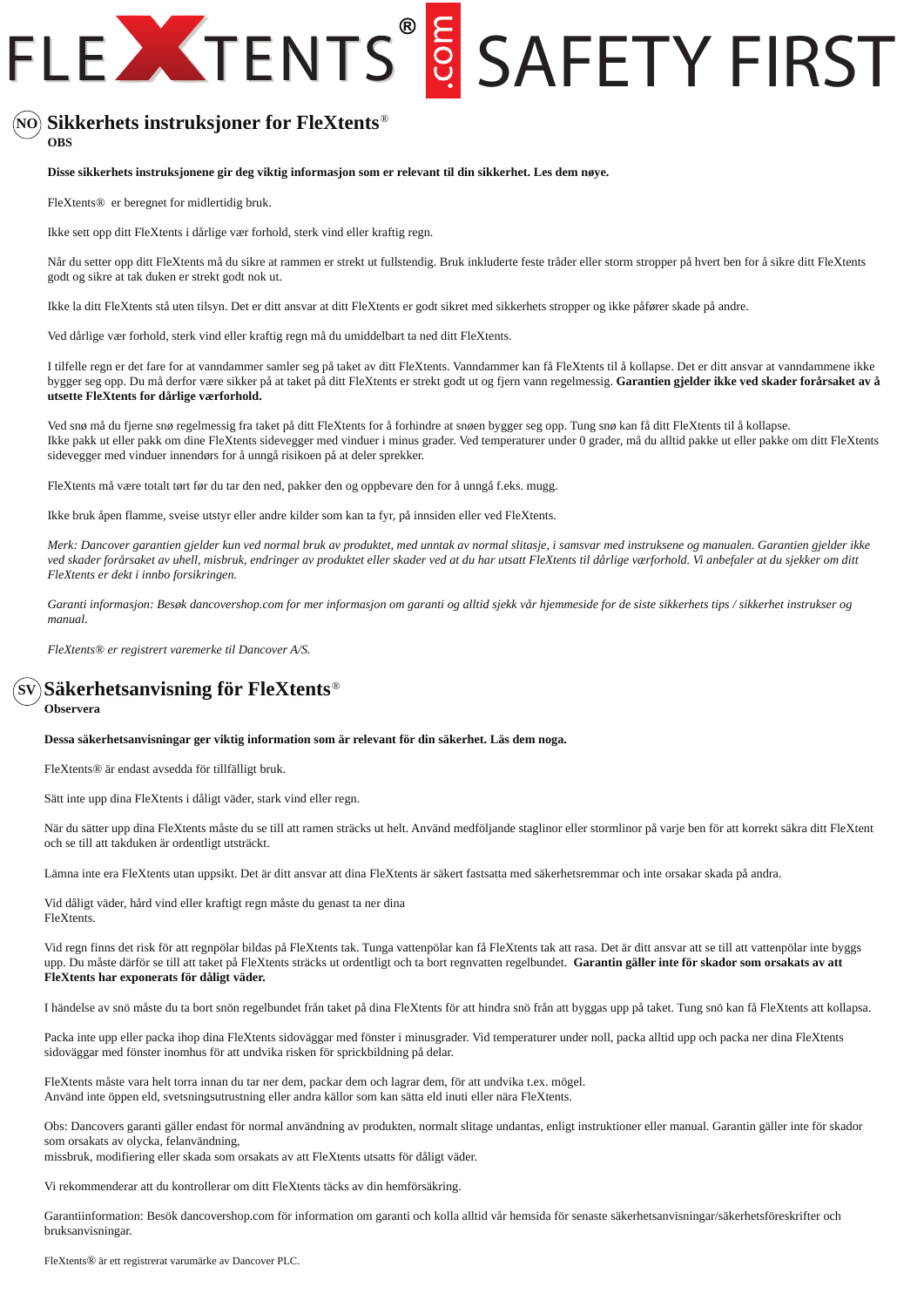### $\mathbf{F}$ I)  $\mathbf{F}$ le $\mathbf{X}$ tents®turvaohjeet

**Huomio**

### **Nämä turvaohjeet sisältävät tärkeää tietoa koskien turvallisuuttasi. Ole hyvä ja lue ne tarkkaan.**

FleXtents® -teltat on tarkoitettu vain tilapäiseen käyttöön.

Älä pystytä FleXtents-telttaasi huonoissa sääolosuhteissa, kovalla tuulella tai rankalla sateella.

Kun pystytät FleXtents-telttasi, sinun on varmistettava, että runko on venytetty täyteen mittaansa. Käytä mukana tulevia tukinaruja tai kiinnityshihnoja jokaiseen jalkaan varmistaaksesi kunnolla FleXtents-telttasi ja varmista, että kattopinta on kireä.

Älä jätä FleXtents-telttaasi valvomatta. On sinun vastuullasi,että FleXtents-telttasi on turvallisesti varmistettu turvaremmeillä eikä aiheuta vahinkoa muille.

Huonojen sääolosuhteiden, kovan tuulen tai rankan sateen, sattuessa sinun on välittömästi purettava FleXtents-telttasi.

Sateella on riski, että sade kertyy vesilammikoiksi FleXtents-telttasi katolle. Vesilammikot voivat aiheuttaa FleXtents-teltan luhistumisen. On sinun vastuullasi varmistaa, että lammikoita ei pääse kertymään. Sinun pitää siksi varmistaa, että FleXtents on vedetty kunnolla kireälle ja poistaa sadevesi säännöllisesti. **Takuu ei koske vahinkoa, joka johtuu FleXtents-teltan altistamisesta huonoille sääolosuhteille.**

Lumisateen sattuessa sinun pitää poistaa lumi säännöllisesti FleXtents-telttasi katolta estääksesi lunta kertymästä katolle. Raskas lumi voi aiheuttaa teltan luhistumisen.

Älä pura tai pakkaa ikkunallisia FleXtents-sivuseiniä pakkaslämpötiloissa. Jos lämpötila on alle nollan, pura ja pakkaa ikkunalliset Flextents-sivuseinät sisätiloissa välttääksesi osien halkeilun riskin.

FleXtents-teltan pitää olla täysin kuiva ennen kuin purat sen, pakkaat sen ja viet varastoon välttääksesi esim. Homehtumisen.

Älä käytä avotulta, hitsauslaitteita tai muita syttymisen lähteitä FleXtents-telttasi sisällä tai lähellä.

*Huomaa: Dancover takuu koskee ainoastaan tuotteen normaalia käyttöä, poislukien normaali kuluminen, kirjallisten ohjeiden tai käyttöohjeen mukaan käytettynä. Takuu ei koske vahinkoja, jotka johtuvat onnettomuuksista, väärinkäytöstä, telttaan tehdyistä muutoksista tai vahingoista, jotka johtuvat FleXtents-teltan altistamisesta huonoille sääolosuhteille. Suosittelemme, että tarkistat kuuluuko FleXtents-telttasi kotivakuutuksesi piiriin.*

*Takuu tietoa: Ole hyvä ja vieraile dancovershop.com-sivulla saadaksesi tietoa takuusta ja tarkista nettisivuiltamme aina viimeisimmät turvallisuusneuvot/turvaohjeet ja käyttöohjeet.*

*FleXtents*® *on Dancover PLC:n rekisteröity tuotemerkki.*

### **Veiligheid instructies voor FleXtents** ® **NL**

**Let op**

### **Deze veiligheidsinstructies bieden u belangrijke informatie die relevant is voor uw veiligheid. Lees het zorgvuldig.**

FleXtents® zijn uitsluitend bedoeld voor tijdelijk gebruik.

Zet uw FleXtents niet op in slecht weer, bij harde wind of hevige regen.

Als u uw FleXtents opzet, moet u ervoor zorgen dat het frame helemaal uitgerekt is. Gebruik de inbegrepen scheerlijnen of stroken aan iedere poot om uw FleXtent stevig vast te zetten en zorg ervoor dat de dakbedekking goed uitgespannen is.

Laat uw FleXtents niet onbewaakt achter. Het is uw verantwoordelijkheid dat uw FleXtents veilig is vastgezet met veiligheidsriemen en dat deze geen schade veroorzaakt aan anderen.

In het geval van slechte weersomstandigheden, sterke wind of hevige regenval moet u onmiddelijk uw FleXtents afbreken.

In het geval van regen bestaat er de kans dat er zich regenplassen gaan vormen op het dak van uw FleXtents. Regenplassen kunnen ervoor zorgen dat de FleXtents in elkaar zakt. Het is uw verantwoordelijkheid om ervoor te zorgen dat er zich geen regenplassen gaan vormen. U moet er daarom voor zorgen dat het dak van de FleXtents helemaal is uitgestrekt en dat regenwater regelmatig verwijderd wordt. **De garantie geldt niet op schade die veroorzaakt is doordat de FleXtents is blootgesteld aan slechte weersomstandigheden.**

In het geval van sneeuwval moet u de sneeuw regelmatig van het dak van uw FleXtents verwijderen om te voorkomen dat de sneeuw zich ophoopt op het dak. Hevige sneeuwval kan ervoor zorgen dat de FleXtents instort.

Pak de zijwanden met vensters van uw FleXtents niet in of uit als het vriest. Pak de zijwanden met vensters van uw FleXtents in het geval van temperaturen onder nul altijd binnen in of uit om te voorkomen dat er onderdelen breken.

De FleXtents moet helemaal droog zijn voordat u deze afbreekt, inpakt en opslaat om bv. schimmel te voorkomen. Gebruik geen open vuur, lasapparatuur of andere bronnen welke kunnen ontsteken binnenin of dichtbij the FlexTents.

*Let op: De garantie van Dancover geldt alleen bij normaal gebruik van het product, normale slijtage uitgezonderd, volgens de schriftelijke instructies of handleiding. De garantie geldt niet voor schade veroorzaakt door ongelukken, misbruik, verkeerd gebruik, gemaakte aanpassingen of schade veroorzaakt door slechte weersomstandigheden. We raden aan dat u controleert of uw FleXtents vergoed wordt door uw inboedelverzekering.*

Garantie-informatie: Bezoek dancovershop.com voor informatie over garantie en controleer onze website altijd voor het laatste veiligheidsadvies/veiligheidsinstructies *en handleidingen.*

*FleXtents® is een geregistreerd handelsmerk van Dancover PLC.*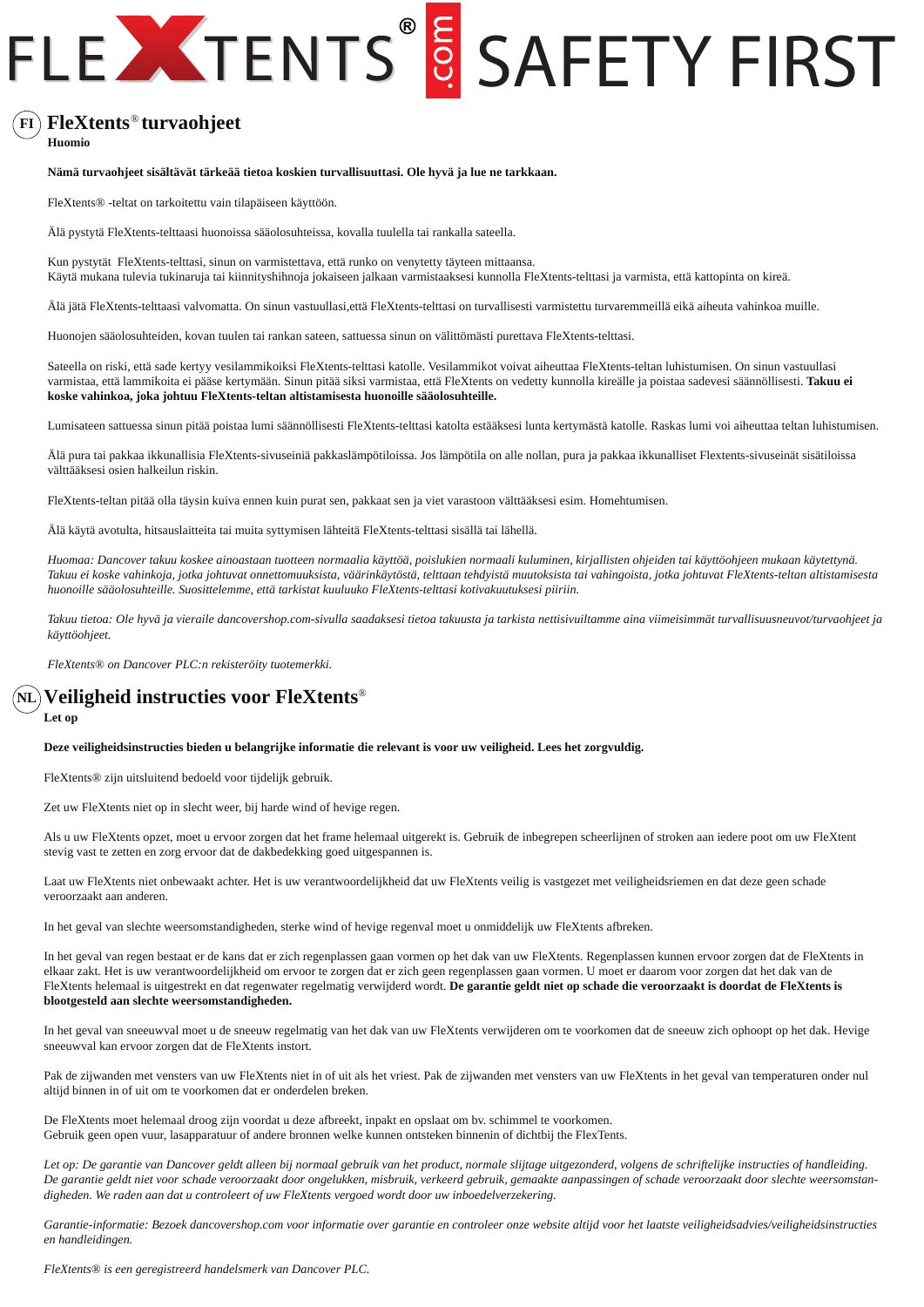### ® **Istruzioni sulla sicurezza FleXtents IT**

**Attenzione**

### **Queste istruzioni sulla sicurezza forniscono informazioni rilevanti per la tua sicurezza. Si prega di leggerle attentamente.**

I prodotti FleXtents® sono pensati soltanto per un utilizzo temporaneo.

Non montare il tuo prodotto FleXtents in cattive condizioni climatiche come vento o pioggia forte.

Quando monti il tuo prodotto FleXtents devi assicurarti che la struttura sia completamente distesa. Questo include tiranti o tiranti anti-vento fissati ad ogni gamba, al fine di fissare correttamente il prodotto FleXtent e garantire che la copertura del tetto sia completamente distesa.

Non lasciare mai il tuo prodotto FleXtents non fissato. E' tua responsabilità che il prodotto FleXtents sia assicurato correttamente con cinghie di sicurezza e non causi danni ad altri.

In caso di cattive condizioni climatiche, forte vento o pioggia, dovrai assicurarti di immediatamente smontare il tuo prodotto FleXtents.

Nell'eventualità di pioggia sussiste il rischio che accumuli d'acqua possano depositarsi sul tetto del gazebo FleXtents. Questi accumuli d'acqua possono causare il collasso della struttura. E' tua responsabilità che questi accumuli non si formino. Dovrai quindi assicurarti che il tetto del tuo FleXtents sia perfettamente disteso e rimuovere l'acqua regolarmente. **La garanzia non copre i danni causati ai prodotti FleXtents da cattive condizioni atmosferiche.**

In caso di neve dovrai assicurarti di rimuoverla regolarmente dal tetto di FleXtents al fine di evitare che questa si accumuli. Pesanti accumuli di neve possono causare il cedimento della struttura di FleXtents.

Non arrotolare o srotolare le pareti laterali con finestre di FleXtents quando la temperatura è particolarmente bassa. In caso di temperature sotto lo zero arrotolare o srotolare le pareti con finestre di FleXtents all'interno di un edificio, dove la temperatura è sopra lo zero, al fine di evitare che queste parti si rompano.

Il tuo prodotto FleXtents dovrà essere completamente asciutto prima che tu possa smontarlo, arrotolarlo, e stoccarlo. Questo al fine di evitare condizioni quali, ad esempio, la formazione di muffa.

Non accendere fuochi, equipaggiamenti da saldatura o altre fonti di fiamma all'interno o nelle vicinanze del prodotto FleXtents.

*Nota: La garanzia di Dancover si applica soltanto all'utilizzo normale del prodotto, esclusa la normale usura, in accordo con il manuale di istruzioni. La garanzia non si applica a danni causati da incidenti, abusi, utilizzi scorretti, modifiche o danni causati dall'esporre il prodotto FleXtents a cattive condizioni meteorologiche. Raccomandiamo di controllare se il tuo prodotto FleXtents è coperto dalla tua assicurazione sulla casa. Informazioni sulla garanzia: Si prega di visitare dancovershop.com per informazioni sulla garanzia e controllare frequentemente il nostro sito web per i nostri consigli* 

*sulla sicurezza / manuali di istruzioni sulla sicurezza.*

*FleXtents*® *è un marchio registrato di Dancover PLC.*

### **Zalecenia bezpieczeństwa dla namiotów FleXtents** ® **PLUwaga**

### **Poniższe zalecenia zawierają informacje istotne dla Twojego bezpieczeństwa. Prosimy o ich uważne przeczytanie.**

Namioty FleXtent® są przeznaczone wyłącznie do użytku tymczasowego.

Nie należy rozstawiać namiotu FleXtent podczas złych warunków pogodowych, silnego wiatru lub deszczu.

Podczas rozstawiania namiotu FleXtent należy upewnić się, że stelaż został w pełni rozłożony. Proszę użyć dołączonych odciągów lub pasów zabezpieczających, aby właściwie zamocować namiot FleXtent i zapewnić prawidłowe naciągnięcie poszycia dachowego.

Nie należy pozostawiać namiotu FleXtent bez nadzoru. Odpowiedzialność za prawidłowe zabezpieczenie namiotu oraz za ewentualnie powstałe szkody spoczywa na właścicielu namiotu.

W przypadku wystąpienia złych warunków pogodowych należy niezwłocznie złożyć namiot FleXtent.

Podczas opadów deszczu istnieje ryzyko gromadzenia się kałuż wody na dachu namiotu FleXtent. Obciążenie wodą może spowodować zapadnięcie się namiotu FleXtent. Użytkownik jest odpowiedzialny za zapobieganie gromadzeniu się wody na dachu namiotu. Należy upewnić się, że poszycie dachu jest prawidłowo naciągnięte i regularnie usuwać wodę z dachu. **Gwarancja nie obejmuje uszkodzeń spowodowanych wystawieniem namiotu FleXtent na złe warunki pogodowe.**

W przypadku opadów śniegu, należy regularnie usuwać śnieg z dachu namiotu FleXtent, aby zapobiegać gromadzeniu się go na dachu. Obciążenie śniegiem może spowodować zapadnięcie się namiotu FleXtent.

Niewskazane jest rozpakowywanie lub przepakowywanie ścian bocznych z oknami w ujemnych temperaturach. Przy temperaturach poniżej zera należy rozpakowywać i przepakowywać ściany boczne w pomieszczeniach, aby zmniejszyć ryzyko pękania części.

Namiot FleXtent musi być całkowicie suchy przed złożeniem i zapakowaniem, aby uniknąć powstania pleśni.

Nie należy używać otwartego płomienia, sprzętu spawalniczego ani innych źródeł ognia wewnątrz i w pobliżu namiotu FleXtent.

*Uwaga: Gwarancja Dancover ma zastosowanie tylko do normalnego użytkowania produktu, zgodnego z podręcznikiem lub instrukcją obsługi, z wyłączeniem zużycia eksploatacyjnego. Gwarancja nie obejmuje uszkodzeń wywołanych wskutek wypadku, niewłaściwego użytkowania, modyfikacji produktu lub wystawieniem go na złe warunki pogodowe. Zalecamy sprawdzenie, czy Twój namiot FleXtent jest objęty Twoim ubezpieczeniem domowym.*

*Informacja gwarancyjna: Proszę odwiedzić dancovershop.com dla informacji o gwarancji, sprawdzaj naszą stronę aby pobrać najnowsze zalecenia bezpieczeństwa i instrukcje użytkowania.*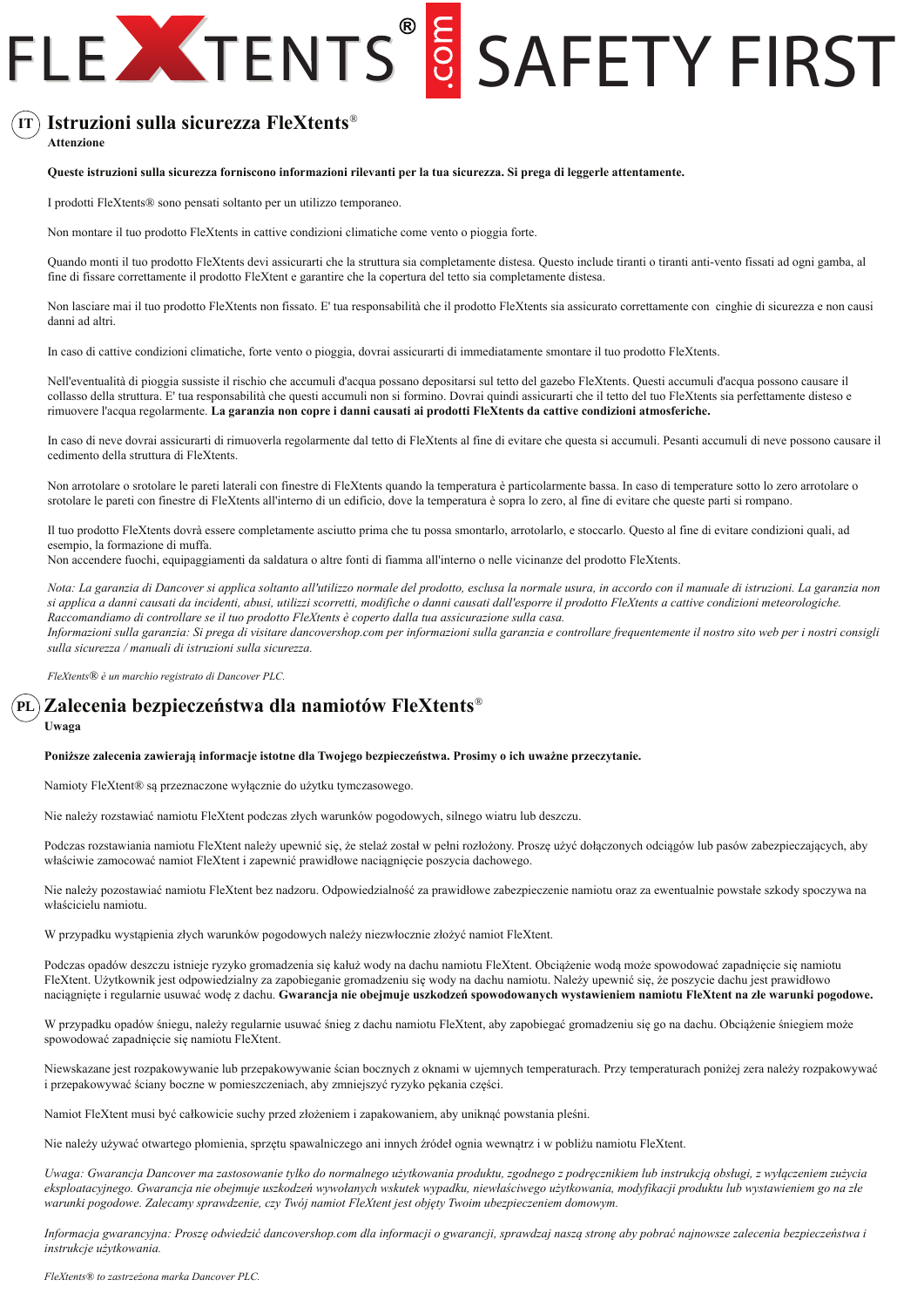### ® **Instruções de segurança para FleXtents PT**

**Atenção**

### **Estas instruções de segurança fornecem informação importante relevante para a sua segurança. Por favor leia-as cuidadosamente.**

FleXtents® são destinadas apenas para uso temporário.

Não configure a sua FleXtents em más condições atmosféricas, vento forte ou chuva forte.

Quando configurar a sua FleXtents deve ter a certeza que a armação está completamente esticada. Use estais incluídos ou cintas de tempestade em cada perna para prender adequadamente a sua FleXtent e assegurar que a cobertura do telhado está devidamente esticada.

Não deixe a sua FleXtents abandonada. É sua responsabilidade que a sua FleXtents esteja presa de forma segura com cintas de segurança e não cause danos a outras pessoas.

Em caso de mau tempo, vento forte ou chuva forte, deve desmontar imediatamente a sua FleXtents.

Em caso de chuva, existe um risco de acumulação de poças de água no telhado da sua FleXtents. As poças de água podem causar o colapso da FleXtents . É sua responsabilidade garantir que as poças de água não se acumulem. Deve portanto certificar-se que o telhado da FleXtents está esticado adequadamente e remover a água da chuva regularmente. **A garantia não se aplica a danos causados pela exposição da FleXtents às más condições atmosféricas.**

Em caso de neve deve removê-la regularmente do telhado da sua FleXtents para evitar a formação de neve no telhado. A neve pesada pode causar o colapso da FleXtents.

Não desembale ou volte a embalar as paredes laterais com janelas da sua FleXtents em temperaturas congelantes. Em caso de temperaturas abaixo de zero desembale e embale as paredes laterais com janelas da sua FleXtents dentro de casa para evitar o risco de rachadura das partes.

As FleXtents devem estar totalmente secas antes de as colocar, embalar e armazenar para evitar por ex. o bolor.Não desembale ou embale novamente a sua tenda em temperaturas negativas.

Não use fogo aberto, equipamento de soldadura ou outros recursos que podem sedr fonbtes de ignição, dentro ou perto da FleXtents.

*Nota: A garantia da Dancover aplica-se apenas ao uso normal do produto, desgaste normal com excepção de rasgos, de acordo com as instruções escritas ou manual. A garantia não se aplica a danos causados por acidente, abuso, uso indevido, modificação ou danos causados pela exposição da FleXtents a más condições atmosféricas.*

*Nós recomendamos-lhe que verifique se a sua FleXtents está coberta pelo seu seguro de recheio de casa. Informação da garantia: Por favor, visite dancovershop.com para informações sobre a garantia e verifique sempre no nosso site os últimos conselhos de segurança / instruções de segurança e manual.*

*FleXtents® é uma marca registada da Dancover PLC.*

### ® **FleXtents Saugumo instrukcijos LV**

**Dėmesio**

### **Šios saugumo instrukcijos turi svarbią informaciją apie jūsų saugumą. Prašome jas atidžiai perskaityti.**

FleXtents® yra skirtos tik laikinam naudojimui.

Patariame nestatyti FleXtents esant blogoms oro sąlygoms, stipriam vėjui ir lietui.

Kai sudedate savo FleXtents, privalote užtikrinti, kad rėmas yra pilnai ištemptas. Naudokite pritvirtinimo virves ar audros dirželius kiekvienai kojai, kad stipriai sutvirtintumėte savo FleXtents ir ištemptumėte stogo dangą.

Nepalikite savo FleXtents neprižiūrimos. Esate atsakingi, kad jūsų FleXtents būtų saugiai pritvirtinta su apsauginiais dirželiais ir nesukeltų jokių nuostolių kitiems.

Esant blogoms oro sąlygoms, stipriam vėjui ar lietui, privalote nedelsdami sudėti savo FleXtents.

Esant stipriam lietui, yra tikimybė, jog ant FleXtents stogo susidarys lietaus balutės. Kai prisikaupia vandens, šios balutės gali sugriauti FleXtents. Turite atsakingai stebėti, kad balutės nesusidarytų. Privalote užtikrinti, jog FleXtents stogas yra tinkamai ištemptas ir reguliariai pašalinti vandenį. **Jei esant blogoms oro sąlygoms FleXtents nėra tinkamai prižiūrima, garantija netaikoma.**

Jei smarkiai sninga, turite reguliariai nuvalyti sniegą nuo FleXtents stogo, kad jis nesusikauptų. Dėl sunkaus sniego FleXtents gali sugriūti.

Esant temperatūrai žemiau nulio, patariame neišpakuoti ar neperpakuoti savo FleXtents šoninių sienų su langais. Esant tokiai temperatūrai, visada išpakuokite ir vėl supakuokite savo FleXtents šonines sienas su langais viduje, kad dalys nesuskilinėtų.

Norint išvengti pelėsių, FleXtents privalo būti visiškai sausa prieš ją supakuojant, ir saugojant.

Nenaudokite atviros ugnies, suvirinimo įrankių, ar kitų ugnies šaltinių, kurie gali sukelti gaisrą šalia FleXtents ar jos viduje.

*Įsidėmėkite: Dancover garantija taikoma tik įprastiniam produkto naudojimui, įskaitant įprastinį susidėvėjimą, naudojant palapinę pagal rašytines instrukcijas ar vadovą. Garantija netaikoma apgadinimams dėl nelaimingų atsitikimų, piktnaudžiavimo, netinkamo naudojimo, modifikacijų ar dėl žalos, kuri yra padengiama jūsų namų turinio draudimu.*

*Garantijos informacija: Prašome apsilankyti dancovershop.com, kur gausite informacijos apie garantiją. Visada apsilankykite mūsų elektroniniame puslapyje, kuriame rasite naujausius saugumo patarimus, saugumo instrukcijas ir vadovą.*

*FleXtents® yra registruotas Dancover PLC prekės ženklas.*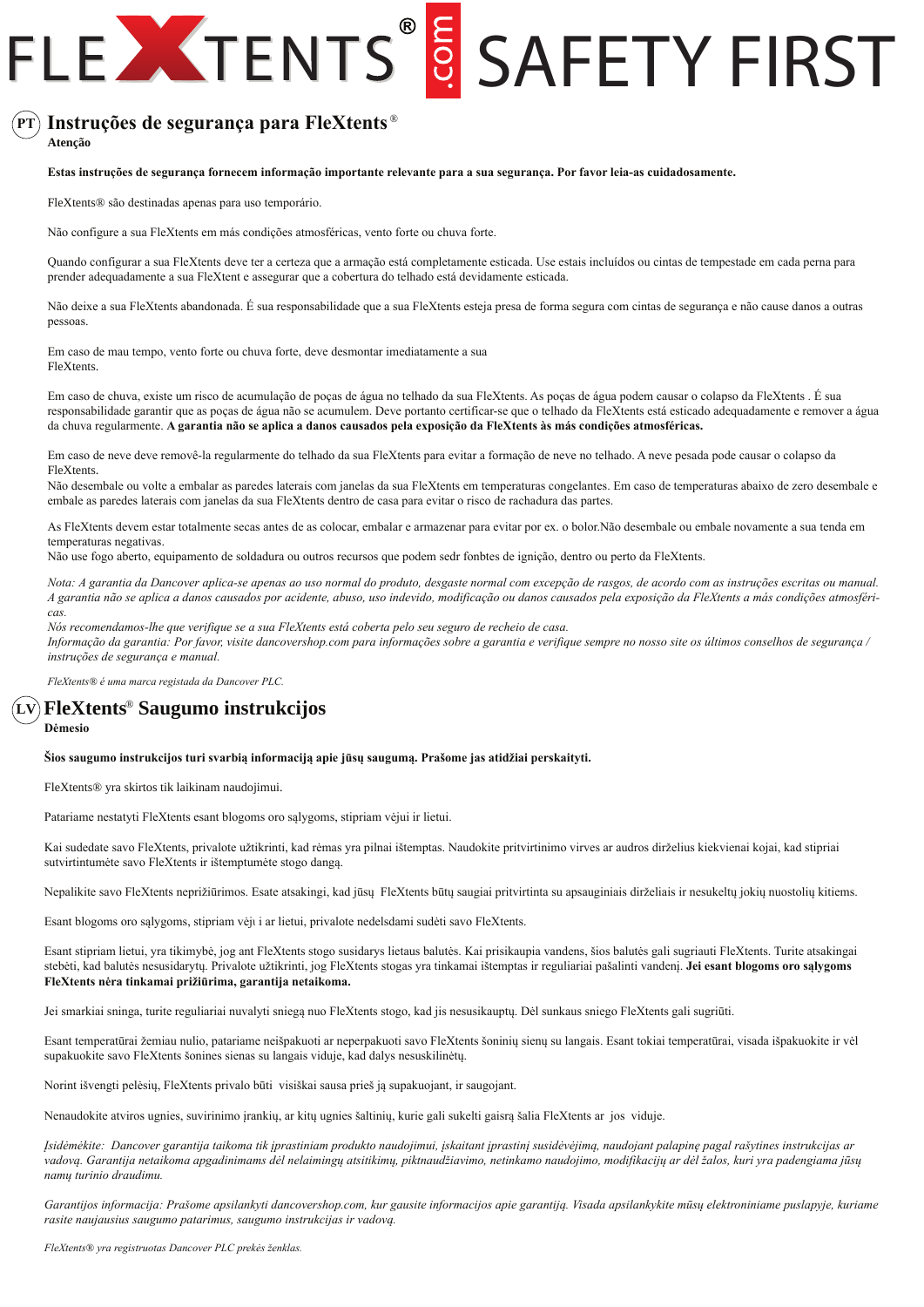### ® **Safety instructions for FleXtents DA**

**Bemærk**

### **Disse sikkerhedsinstruktioner indeholder informationer, der er vigtige for din sikkerhed. Læs dem venligst omhyggeligt.**

Sæt ikke dit FleXtents*®* op i dårligt vejr, stærk vind eller kraftig regn.

Når du stiller dit FleXtents op, skal du sikre at rammen er trukket helt ud. Anvend desuden altid de medfølgende barduner eller storm stopper på hvert ben for at sikre dit FleXtents korrekt og for at sikre at tagdugen er korrekt og tilstrækkeligt strukket ud.

Lad ikke dit FleXtents stå uden opsyn. Det er dit ansvar, at dit FleXtents er tilstrækkeligt sikret med sikkerhedsstropper og at det ikke forvolder skade på andre. I tilfælde af dårlige vejrforhold, stærk vind eller kraftig regn skal du straks tage dit FleXtents ned.

I tilfælde af regn, er der risiko for at vandpytter hober sig op på taget af dit FleXtents. Vandpytter kan få dit FleXtents til at kollapse. Det er dit ansvar at sikre, at vandpytter ikke hober sig op på taget. Du skal derfor altid sikre, at tagdugen er strukket korrekt ud og løbende fjerne vand fra taget. **Bemærk at skader på dit FleXtents forårsaget af dårligt vejr ikke er dækket af reklamationsretten.**

I tilfælde af sne, er der risiko for at sne hober sig op på taget af dit FleXtents. Tung sne kan få dit FleXtents til at kollapse. Det er dit ansvar løbende at fjerne sne fra taget af dit FleXtents.

Pak ikke FleXtents sidevægge med vinduer op eller ned i frostvejr. I tilfælde af frostvejr skal du pakke dine sidevægge med vinduer op og ned i stuetemperatur for at undgå risikoen for krakeleringer.

Dit FleXtents skal være helt tørt, når du pakker det ned til opbevaring for at undgå risiko for mug og skimmel.

Anvend ikke åben ild, svejseudstyr eller andet, der kan antænde i nærheden af dit FleXtents.

*Bemærk: Dancover's reklamationsret dækker kun ved normal anvendelse af dit FleXtents, normal slid og ælde undtaget. Reklamationsretten dækker ikke mangler, fejl, skader eller slitage, direkte eller indirekte opstået som følge af forkert betjening, ringe vedligeholdelse, at have udsat dit FleXtents for dårligt vejr eller anden skadeforvoldende adfærd. Vi anbefaler, at du undersøger, om dit FleXtents er dækket af din indboforsikring.*

*Besøg venligst dancovershop.com for mere information om reklamationsretten og besøg altid vores hjemmeside for eventuelle opdateringer af disse sikkerhedsinstruktioner.*

*FleXtents® er et registreret varemærke,der tilhører Dancover A/S.*